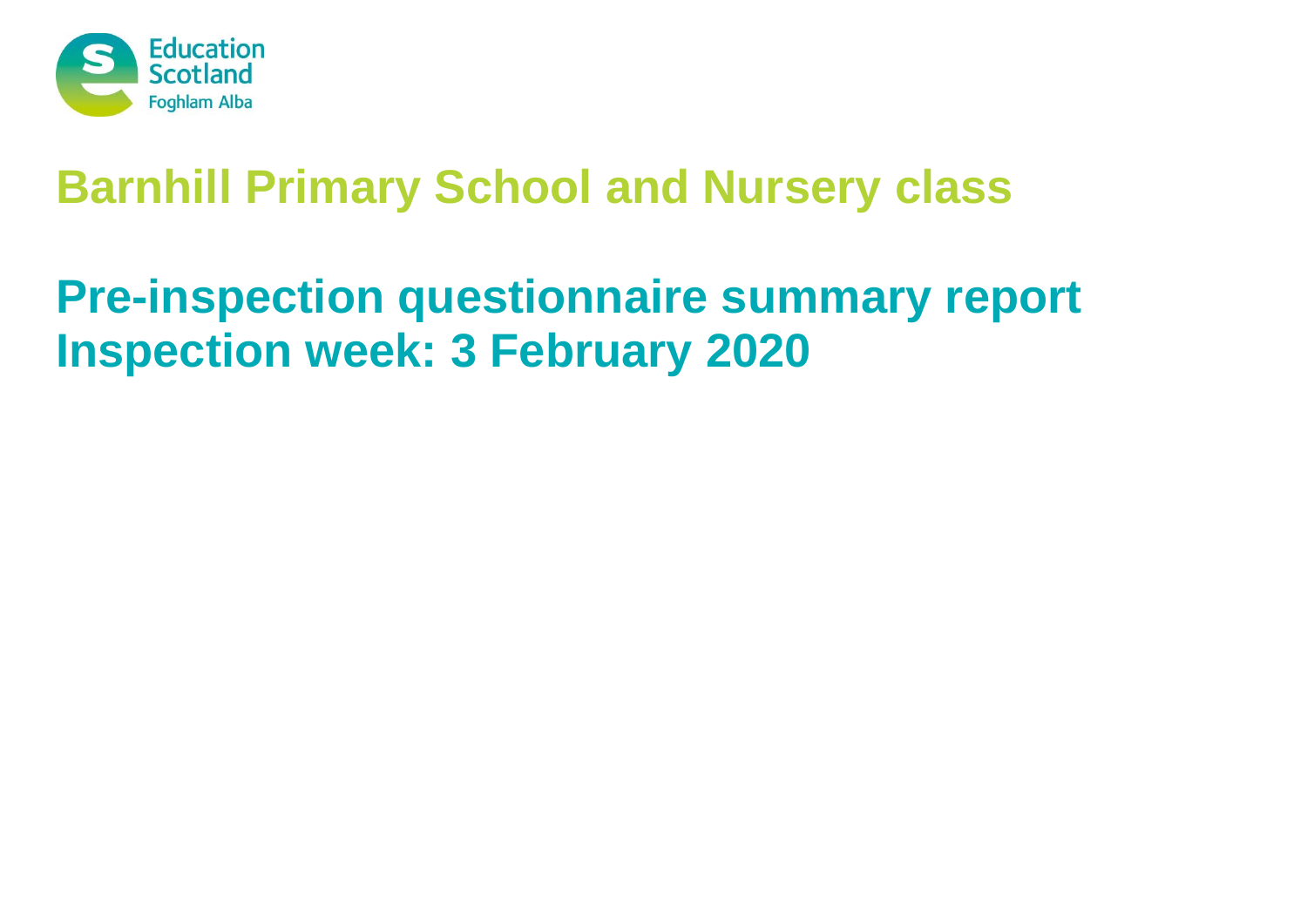# **Barnhill Primary School and Nursery Class SEED no: 5323622 Questionnaire for children in primary stages (01)**

| Q   | <b>Question</b>                                                                                                      | <b>Response</b> | Agree | <b>Disagree</b> | Don't  | Didn't   |
|-----|----------------------------------------------------------------------------------------------------------------------|-----------------|-------|-----------------|--------|----------|
| No. |                                                                                                                      | Count           | $\%$  | %               | know % | answer % |
| 4   | I feel safe when I am at school.                                                                                     | 229             | 83.84 | 5.24            | 10.48  | 0.44     |
| 5   | My school helps me to feel safe.                                                                                     | 229             | 81.22 | 5.24            | 13.1   | 0.44     |
| 6   | I have someone in my school I can speak to if I am upset or worried about<br>something.                              | 229             | 90.39 | 3.49            | 5.68   | 0.44     |
|     | Staff treat me fairly and with respect.                                                                              | 229             | 81.66 | 6.55            | 11.35  | 0.44     |
| 8   | Other children treat me fairly and with respect.                                                                     | 229             | 74.24 | 10.04           | 15.28  | 0.44     |
| 9   | My school helps me to understand and respect other people.                                                           | 229             | 90.83 | 1.75            | 6.99   | 0.44     |
| 10  | My school is helping me to become confident.                                                                         | 229             | 79.91 | 5.68            | 13.97  | 0.44     |
| 11  | My school teaches me how to lead a healthy lifestyle.                                                                | 229             | 86.46 | 4.37            | 8.3    | 0.87     |
| 12  | There are lots of chances at my school for me to get regular exercise.                                               | 229             | 82.1  | 6.99            | 10.04  | 0.87     |
| 13  | My school offers me the opportunity to take part in activities in school beyond the<br>classroom and timetabled day. | 229             | 85.15 | 3.93            | 10.48  | 0.44     |
| 14  | I have the opportunity to discuss my achievements outwith school with an adult in<br>school who knows me well.       | 229             | 79.04 | 6.55            | 13.54  | 0.87     |
| 15  | My school listens to my views.                                                                                       | 229             | 71.62 | 6.11            | 21.83  | 0.44     |
| 16  | My school takes my views into account.                                                                               | 229             | 62.01 | 6.11            | 31     | 0.87     |
| 17  | I feel comfortable approaching staff with questions or suggestions.                                                  | 229             | 74.24 | 8.3             | 17.03  | 0.44     |
| 18  | Staff help me to understand how I am progressing in my school work.                                                  | 229             | 81.66 | 5.68            | 12.23  | 0.44     |
| 19  | My homework helps me to understand and improve my work in school.                                                    | 229             | 62.88 | 18.78           | 17.9   | 0.44     |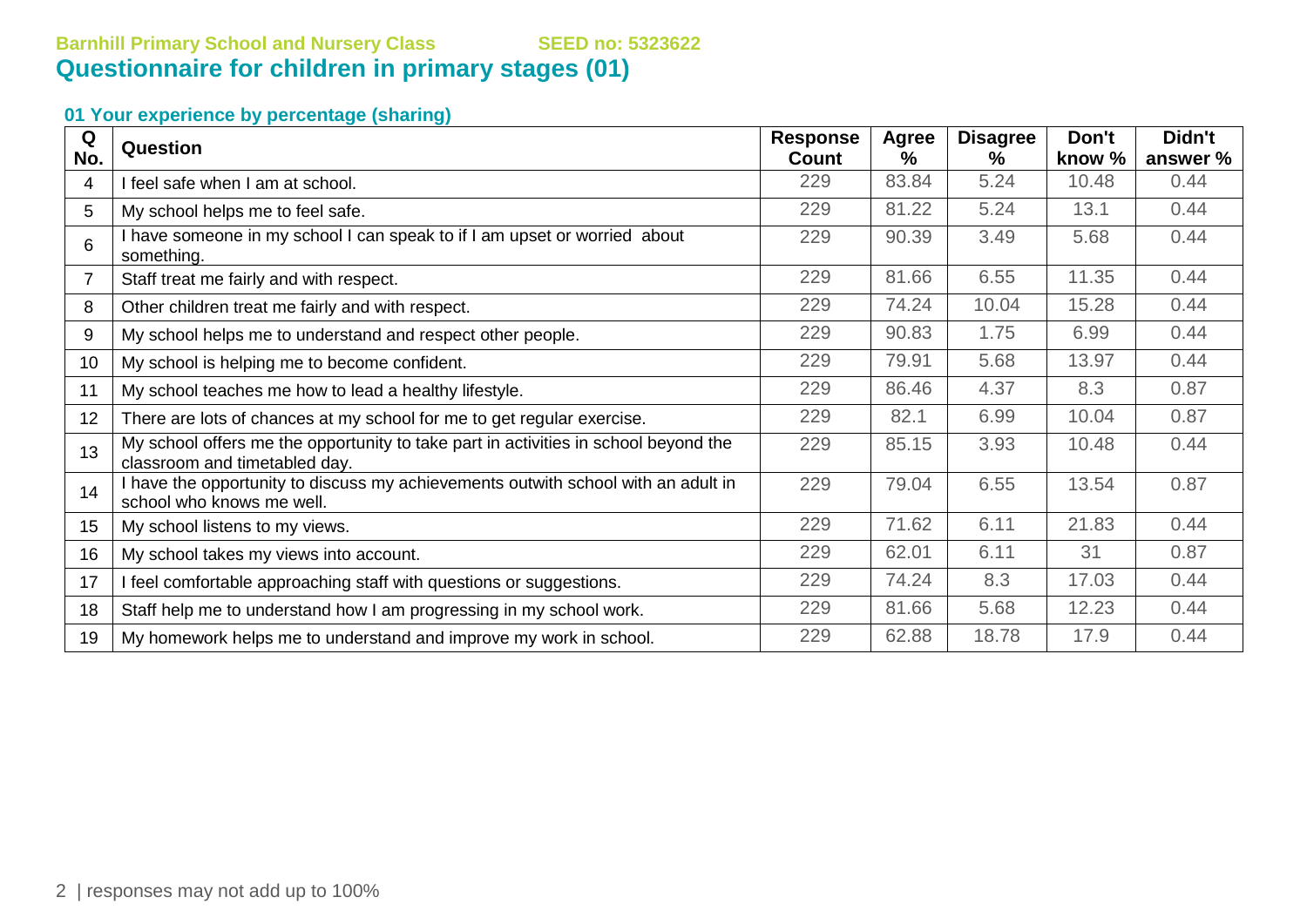**Barnhill Primary School and Nursery Class SEED no: 5323622 01 Your experience by percentage chart (sharing)**

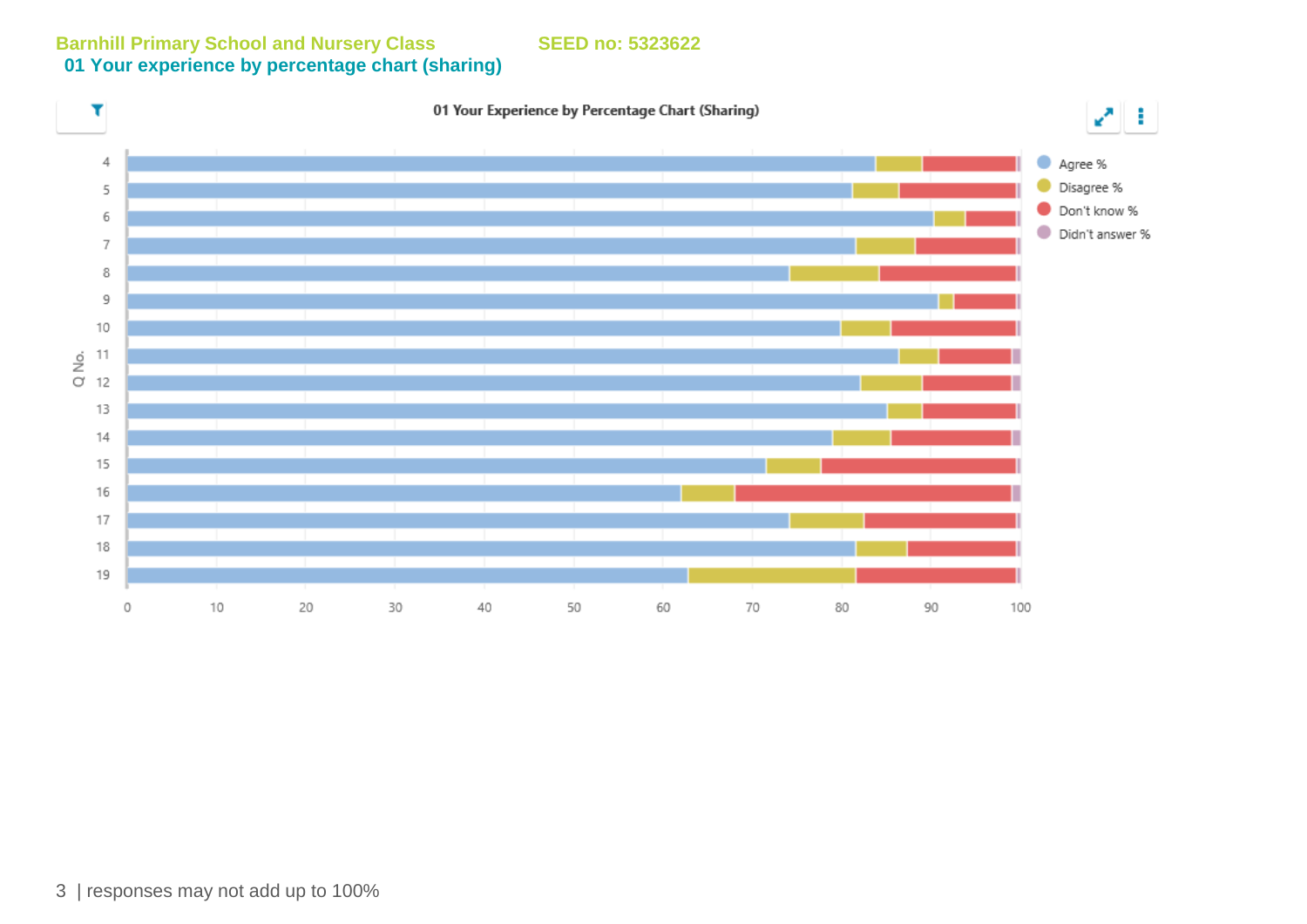### **01 Your experience by percentage 2 (sharing)**

| Q<br>No. | <b>Question</b>                                                    | <b>Response</b><br><b>Count</b> | All of the<br>time % | Some of the<br>time % | Not very<br>often % | Don't<br>know % | Didn't<br>answer % |
|----------|--------------------------------------------------------------------|---------------------------------|----------------------|-----------------------|---------------------|-----------------|--------------------|
| 20       | Other children behave well.                                        | 229                             | 3.49                 | 79.48                 | 8.73                | 6.99            | 1.31               |
| 21       | My teachers ask me about what things I want to<br>learn in school. | 229                             | 17.9                 | 51.09                 | 26.64               | 3.49            | 0.87               |
| 22       | enjoy learning at school.                                          | 229                             | 35.81                | 53.71                 | 7.42                | 1.75            | 1.31               |
| 23       | feel that my work in school is hard enough.                        | 229                             | 31.88                | 55.46                 | 8.73                | 2.62            | 1.31               |
| 24       | know who to ask to get help if I find my work<br>too hard.         | 229                             | 73.36                | 20.96                 | 4.37                | 0.87            | 0.44               |
| 25       | am encouraged by staff to do the best I can.                       | 229                             | 62.01                | 24.89                 | 8.3                 | 3.93            | 0.87               |
| 26       | am happy with the quality of teaching in my<br>school.             | 229                             | 68.12                | 25.33                 | 1.31                | 3.93            | 1.31               |

# **01 Your experience by percentage chart (sharing)**



4 | responses may not add up to 100%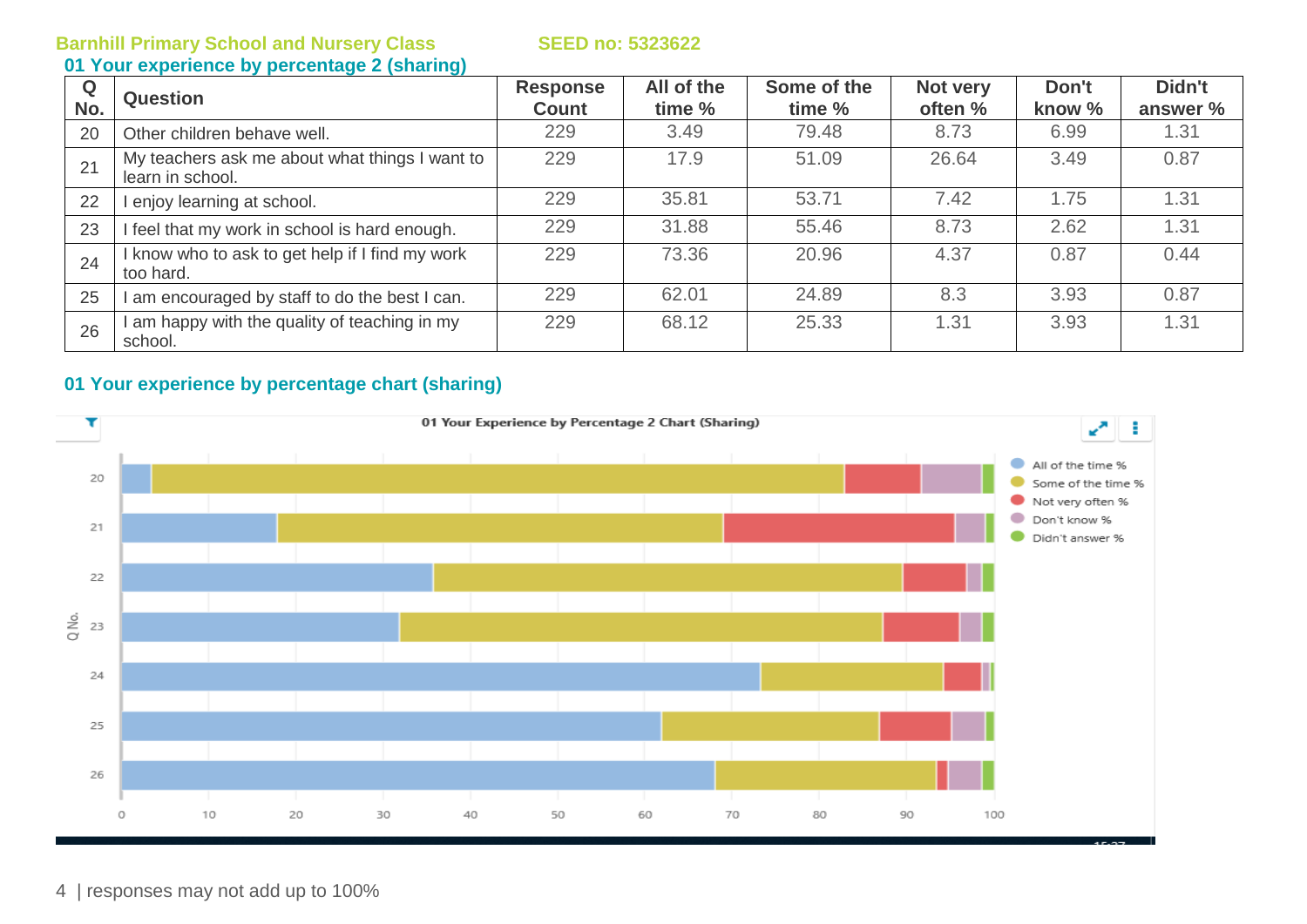**01 Your experience by percentage (sharing) bullying**

|               | <b>Question</b>                         | <b>Response</b> | <b>Agree</b> | <b>Disagree</b> | <b>Never</b>    | Didn't   |
|---------------|-----------------------------------------|-----------------|--------------|-----------------|-----------------|----------|
| No.           |                                         | Count           | $\%$         | $\frac{6}{6}$   | experienced %   | answer % |
| $\sim$<br>ا ک | My school deals well with any bullying. | 229             | 58.52        | $^{\prime}.03$  | $\sim$<br>24.02 | J.44     |

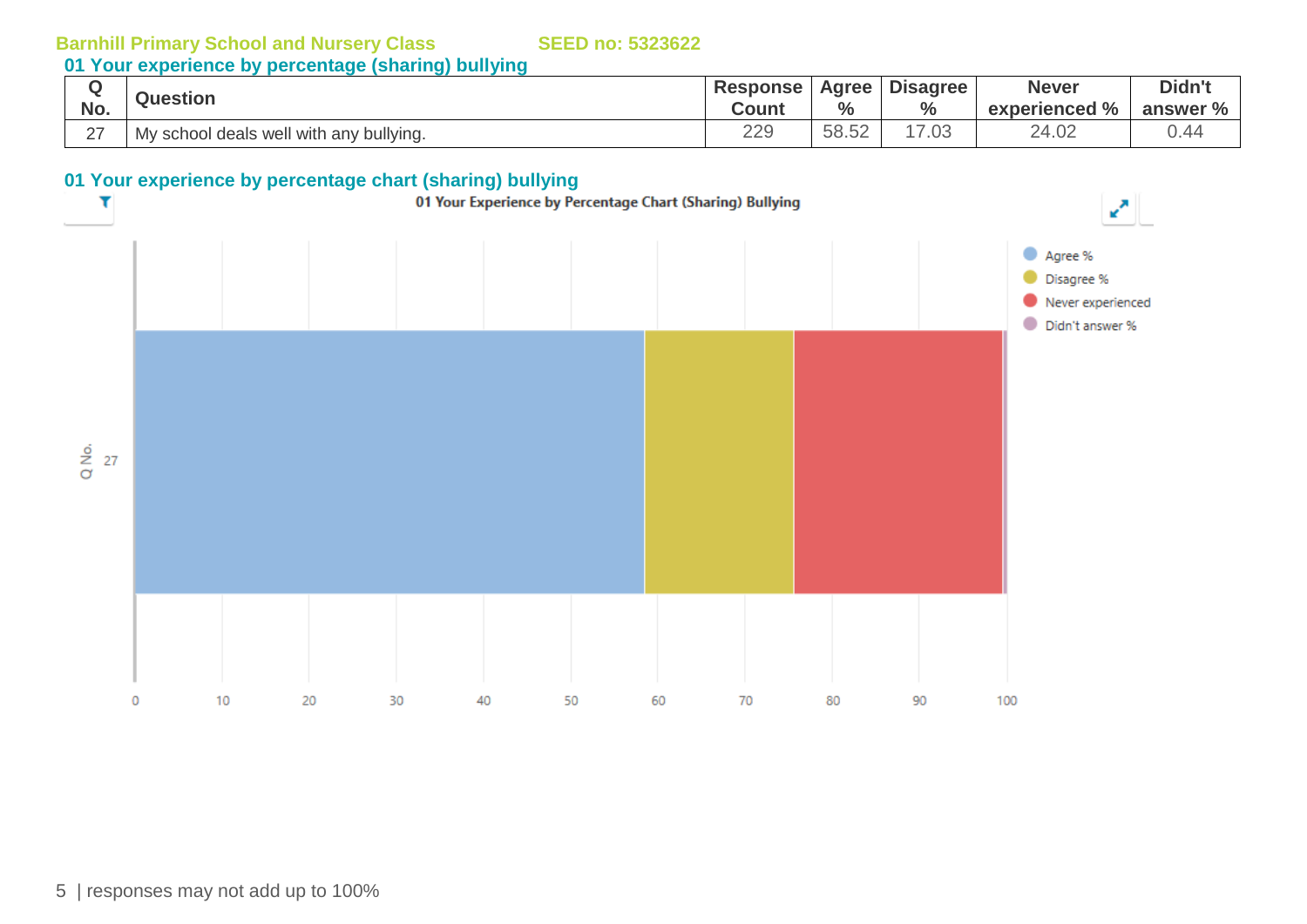# **01 Your experience by percentage (sharing) moved**

| .   | Question                                                              | <b>Response</b> | Agree          | <b>Disagree</b> | Haven't moved         | Didn't      |
|-----|-----------------------------------------------------------------------|-----------------|----------------|-----------------|-----------------------|-------------|
| No. |                                                                       | Count           | %              | %               | $\%$                  | %<br>answer |
| 28  | I was well supported if I moved to a new school within the last year. | 229             | $\cap$<br>U.YZ | U.O             | $\rightarrow$<br>07.7 | 0.44        |

#### **01 Your experience by percentage chart (sharing) moved**

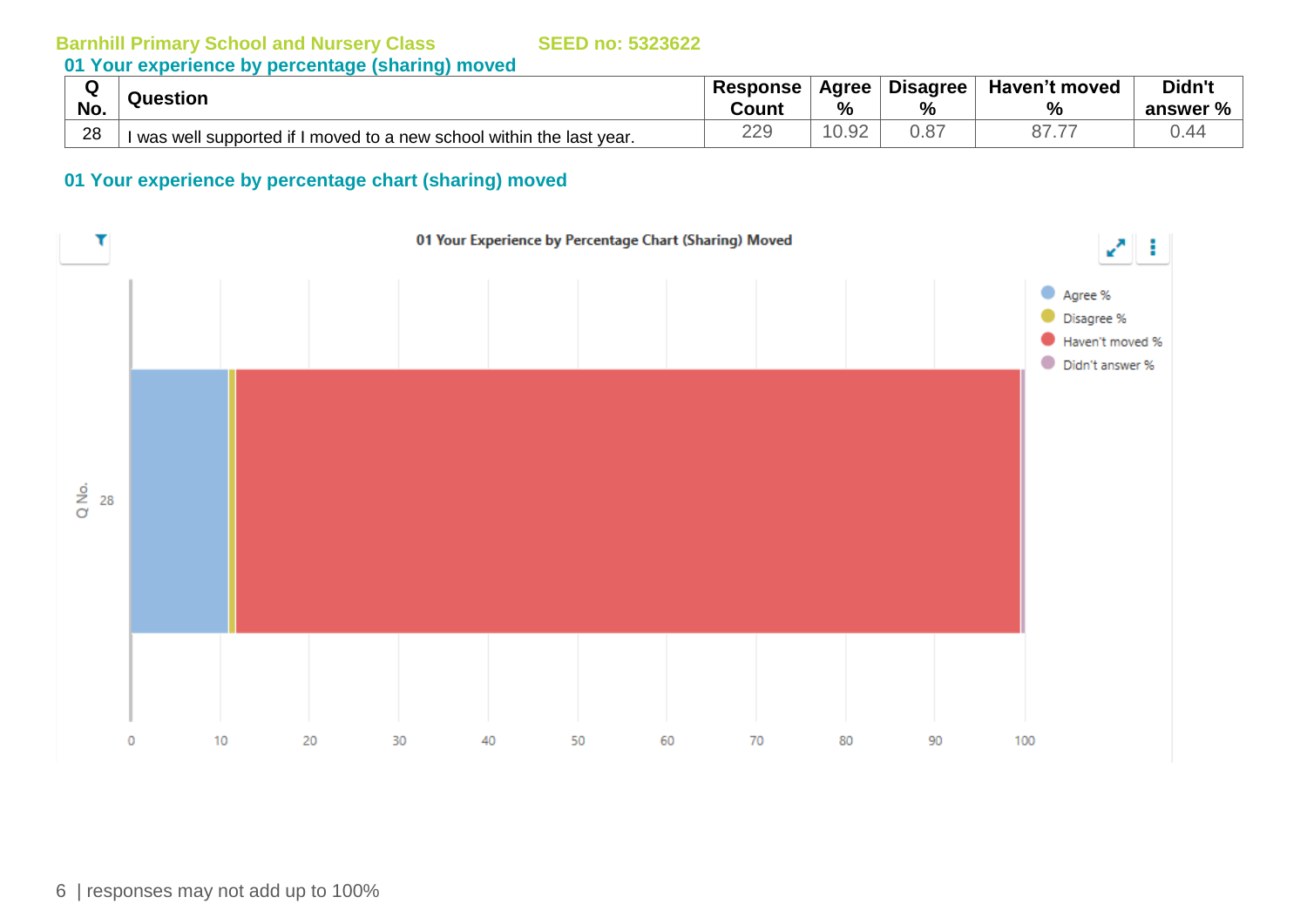# **Barnhill Primary School and Nursery Class SEED no: 5323622 Questionnaire for parents/carers of children in the early learning and childcare setting (03)**

| Q<br>No.       | Question                                                                                                                                       | <b>Response</b><br><b>Count</b> | <b>Strongly</b><br>agree % | Agree<br>% | <b>Disagree</b><br>$\%$ | <b>Strongly</b><br>disagree<br>% | Don't<br>know<br>$\frac{1}{2}$ | Didn't<br>answer<br>$\%$ |
|----------------|------------------------------------------------------------------------------------------------------------------------------------------------|---------------------------------|----------------------------|------------|-------------------------|----------------------------------|--------------------------------|--------------------------|
| 3              | My child likes being at this setting.                                                                                                          | 37                              | 70.27                      | 24.32      | 0.00                    | 0.00                             | 2.7                            | 2.7                      |
| 4              | Staff treat my child fairly and with respect.                                                                                                  | 37                              | 86.49                      | 8.11       | 0.00                    | 0.00                             | 2.7                            | 2.7                      |
| 5              | I feel that my child is safe at the setting.                                                                                                   | 37                              | 75.68                      | 16.22      | 0.00                    | 0.00                             | 5.41                           | 2.7                      |
| 6              | My child's behaviour is managed effectively.                                                                                                   | 37                              | 70.27                      | 21.62      | 0.00                    | 0.00                             | 5.41                           | 2.7                      |
| $\overline{7}$ | The setting helps my child to feel confident.                                                                                                  | 37                              | 72.97                      | 16.22      | 0.00                    | 0.00                             | 5.41                           | 5.41                     |
| 8              | I feel staff really know my child as an individual.                                                                                            | 37                              | 72.97                      | 16.22      | 2.7                     | 0.00                             | 2.7                            | 5.41                     |
| 9              | The learning experiences my child has at the setting are at<br>the right level for them.                                                       | 37                              | 70.27                      | 21.62      | 2.7                     | 0.00                             | 2.7                            | 2.7                      |
| 10             | My child's learning and development is well supported by the<br>staff in the setting.                                                          | 37                              | 67.57                      | 24.32      | 0.00                    | 0.00                             | 5.41                           | 2.7                      |
| 11             | My child is encouraged to be healthy and to be physically<br>active.                                                                           | 37                              | 56.76                      | 37.84      | 0.00                    | 0.00                             | 2.7                            | 2.7                      |
| 12             | The setting supports my child's emotional wellbeing.                                                                                           | 37                              | 70.27                      | 18.92      | 2.7                     | 0.00                             | 5.41                           | 2.7                      |
| 13             | My child is making good progress at the setting.                                                                                               | 37                              | 70.27                      | 18.92      | 5.41                    | 0.00                             | 2.7                            | 2.7                      |
| 14             | I receive helpful, regular feedback about how my child is<br>learning and developing e.g. informal feedback, reports and<br>learning profiles. | 37                              | 62.16                      | 29.73      | 2.7                     | 0.00                             | 2.7                            | 2.7                      |
| 15             | The information I receive about how my child is learning and<br>developing is shared with me when I request it.                                | 37                              | 70.27                      | 21.62      | 0.00                    | 0.00                             | 5.41                           | 2.7                      |
| 16             | I understand how the setting monitors my child's progress in<br>learning.                                                                      | 37                              | 45.95                      | 43.24      | 5.41                    | 0.00                             | 2.7                            | 2.7                      |
| 17             | The setting gives me ideas on how to support my child's<br>learning at home.                                                                   | 37                              | 48.65                      | 43.24      | 2.7                     | 2.7                              | 0.00                           | 2.7                      |
| 18             | The setting organises activities where my child and I can<br>learn together.                                                                   | 37                              | 51.35                      | 40.54      | 2.7                     | 0.00                             | 2.7                            | 2.7                      |
| 19             | The setting takes my views into account when making<br>changes.                                                                                | 37                              | 51.35                      | 32.43      | 5.41                    | 0.00                             | 8.11                           | 2.7                      |
| 20             | I feel comfortable approaching the setting with questions,<br>suggestions and/or a problem.                                                    | 37                              | 72.97                      | 21.62      | 0.00                    | 0.00                             | 2.7                            | 2.7                      |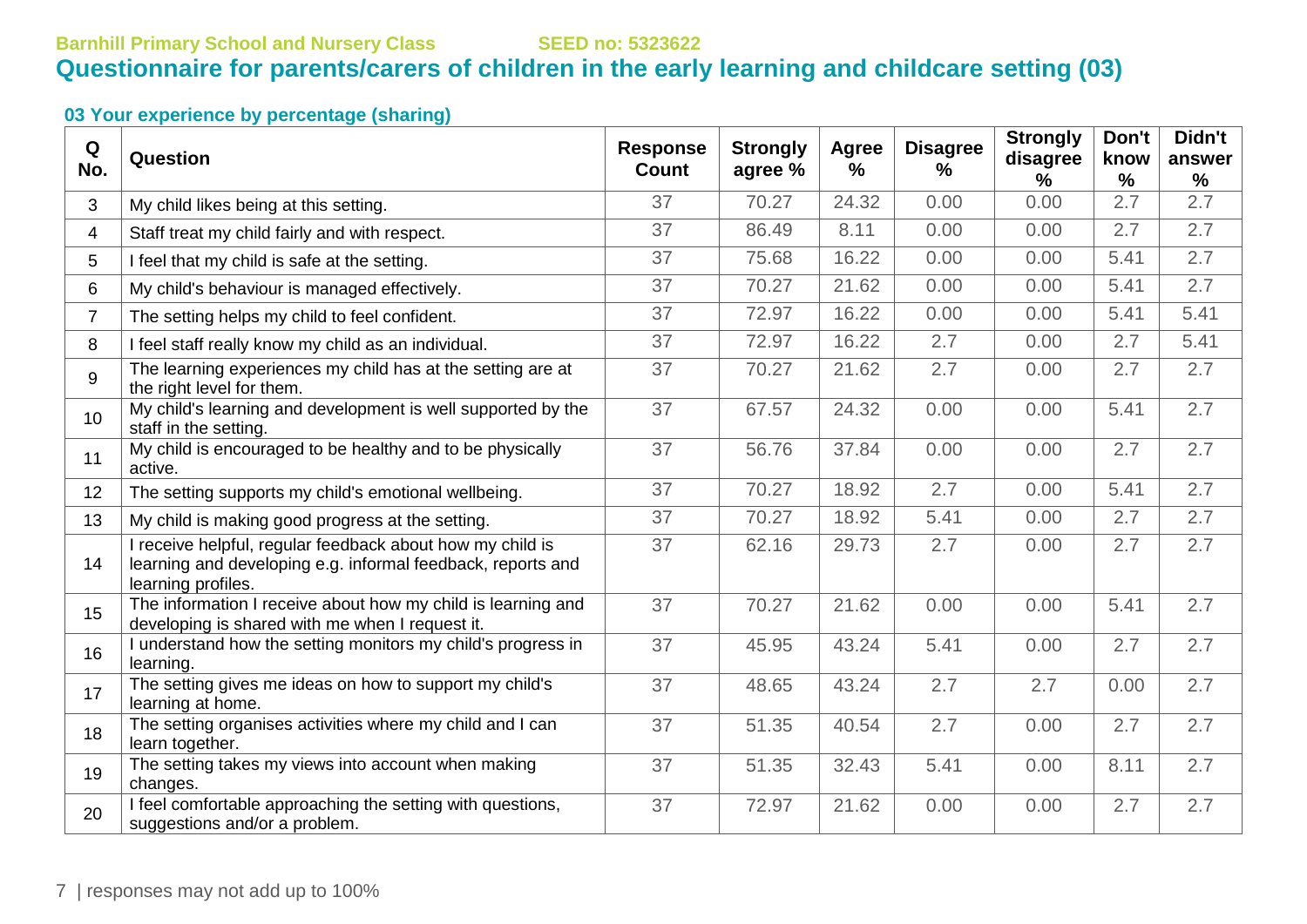| Q<br>No. | <b>Question (cont.)</b>                                                                        | Response<br>Count | <b>Strongly</b><br>agree % | Agree<br>% | <b>Disagree</b><br>% | <b>Strongly</b><br>disagree<br>% | Don't<br>know<br>% | Didn't<br>answer<br>% |
|----------|------------------------------------------------------------------------------------------------|-------------------|----------------------------|------------|----------------------|----------------------------------|--------------------|-----------------------|
| 21       | feel encouraged to be involved in the work of parent groups.                                   | 37                | 43.24                      | 40.54      | 5.41                 | 0.00                             | 8.11               | 2.7                   |
| 22       | am kept informed about the work of parent groups.                                              | 37                | 40.54                      | 32.43      | 8.11                 | 0.00                             | 16.22              | 2.7                   |
| 23       | The setting is well led and managed.                                                           | 37                | 64.86                      | 24.32      | 0.00                 | 0.00                             | 5.41               | 5.41                  |
| 24       | The setting encourages children to treat others kindly and<br>with respect.                    | 37                | 78.38                      | 13.51      | 0.00                 | 0.00                             | 2.7                | 5.41                  |
| 25       | would recommend the setting to other parents.                                                  | 37                | 72.97                      | 18.92      | 0.00                 | 0.00                             | 2.7                | 5.41                  |
| 26       | My child was well supported as they started at the setting or<br>moved to a new room or group. | 37                | 67.57                      | 24.32      | 0.00                 | 0.00                             | 2.7                | 5.41                  |
| 27       | Overall, I am satisfied with the setting.                                                      | 37                | 75.68                      | 18.92      | 0.00                 | 0.00                             | 2.7                | 2.7                   |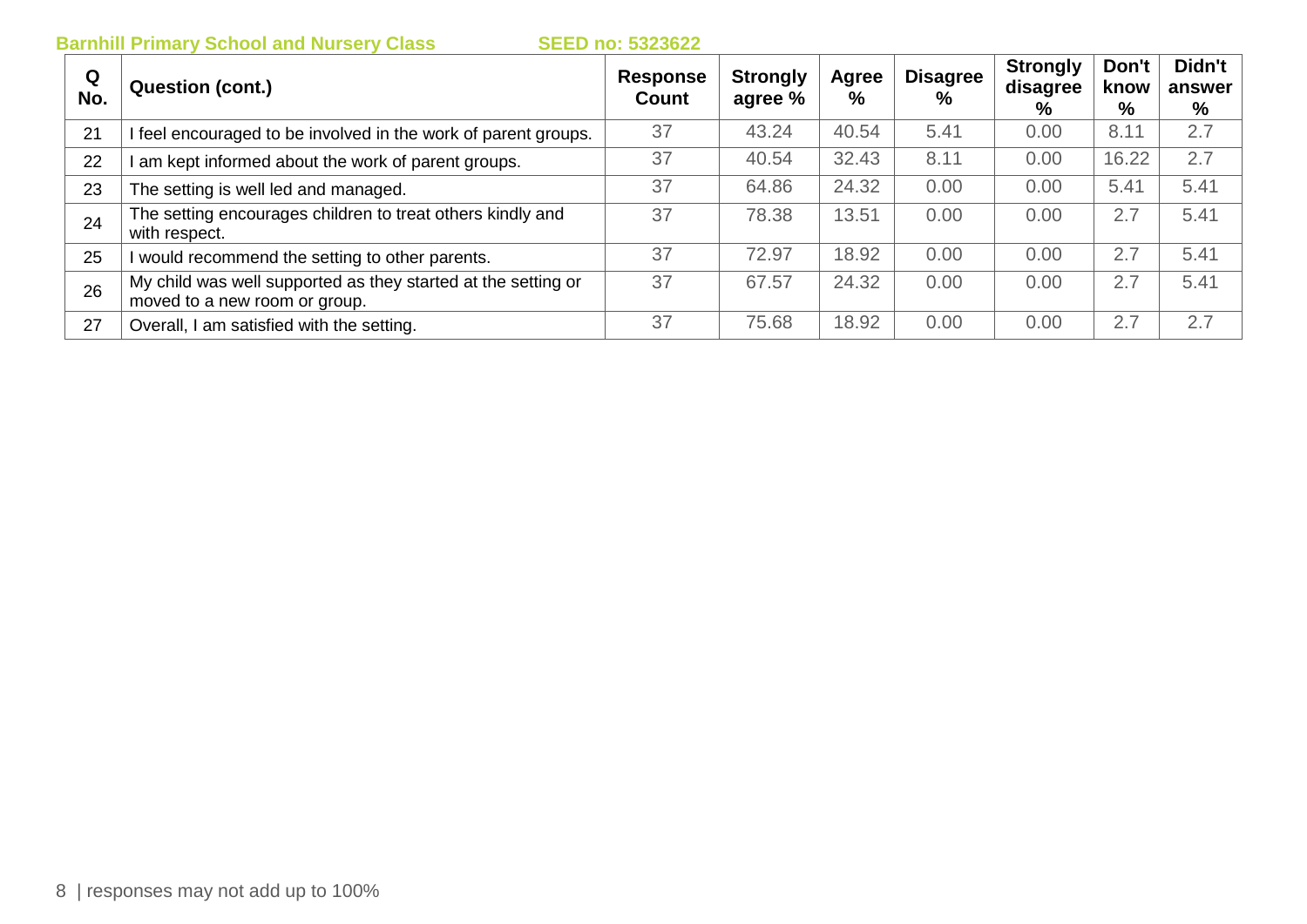**Barnhill Primary School and Nursery Class SEED no: 5323622 03 Your experience by percentage chart (sharing)**



9 | responses may not add up to 100%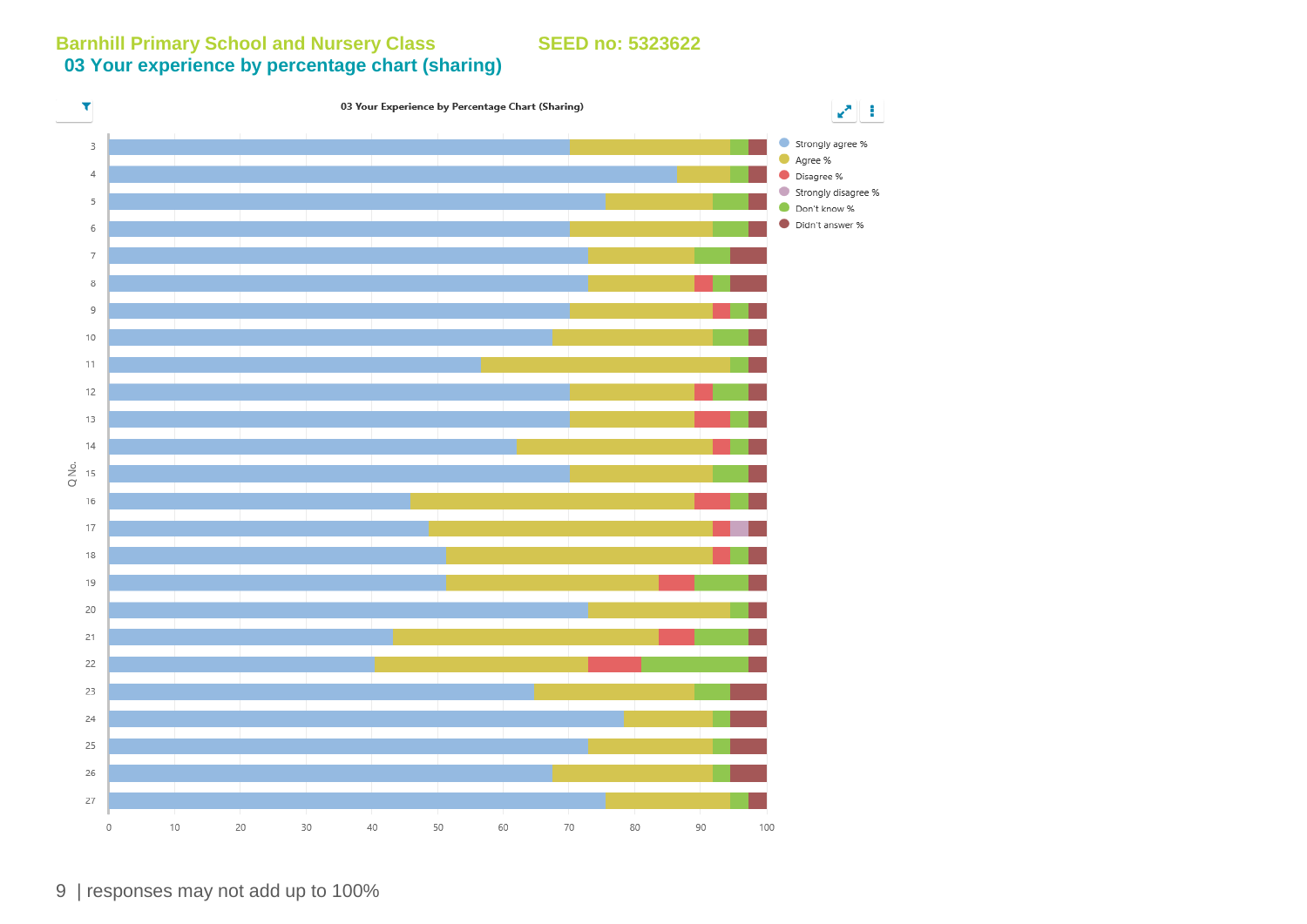# **Barnhill Primary School and Nursery Class SEED no: 5323622 Questionnaire for parents/carers of children in primary stages (04)**

| Q<br>No.       | Question                                                                                                                                       | <b>Response</b><br><b>Count</b> | <b>Strongly</b><br>agree % | <b>Agree</b><br>$\%$ | <b>Disagree</b><br>$\%$ | <b>Strongly</b><br>disagree<br>% | Don't<br>know<br>$\frac{0}{0}$ | Didn't<br>answer<br>$\frac{0}{0}$ |
|----------------|------------------------------------------------------------------------------------------------------------------------------------------------|---------------------------------|----------------------------|----------------------|-------------------------|----------------------------------|--------------------------------|-----------------------------------|
| 4              | My child likes being at this school.                                                                                                           | 154                             | 50                         | 44.81                | 3.9                     | 0.00                             | 0.00                           | 1.3                               |
| 5              | Staff treat my child fairly and with respect.                                                                                                  | 154                             | 55.84                      | 37.66                | 3.25                    | 1.3                              | 0.65                           | 1.3                               |
| 6              | I feel that my child is safe at the school.                                                                                                    | 154                             | 50.65                      | 40.26                | 4.55                    | 0.65                             | 1.95                           | 1.95                              |
| $\overline{7}$ | The school helps my child to feel confident.                                                                                                   | 154                             | 38.96                      | 51.3                 | 7.79                    | 0.00                             | 1.3                            | 0.65                              |
| 8              | I feel staff really know my child as an individual.                                                                                            | 154                             | 42.21                      | 48.7                 | 3.9                     | 0.00                             | 3.9                            | 1.3                               |
| 9              | My child finds their learning activities hard enough.                                                                                          | 154                             | 23.38                      | 57.14                | 11.04                   | 2.6                              | 4.55                           | 1.3                               |
| 10             | My child receives the help he/she needs to do well.                                                                                            | 154                             | 29.87                      | 58.44                | 5.84                    | 2.6                              | 1.95                           | 1.3                               |
| 11             | My child is encouraged by the school to be healthy and take<br>regular exercise.                                                               | 154                             | 44.16                      | 48.05                | 1.95                    | 0.00                             | 4.55                           | 1.3                               |
| 12             | The school supports my child's emotional wellbeing.                                                                                            | 154                             | 37.66                      | 44.81                | 7.79                    | 2.6                              | 6.49                           | 0.65                              |
| 13             | My child is making good progress at the school.                                                                                                | 154                             | 40.91                      | 46.75                | 5.84                    | 1.3                              | 4.55                           | 0.65                              |
| 14             | I receive helpful, regular feedback about how my child is<br>learning and developing e.g. informal feedback, reports and<br>learning profiles. | 154                             | 21.43                      | 51.95                | 16.88                   | 3.9                              | 4.55                           | 1.3                               |
| 15             | The information I receive about how my child is doing reaches<br>me at the right time.                                                         | 154                             | 18.18                      | 55.19                | 14.94                   | 3.25                             | 7.79                           | 0.65                              |
| 16             | I understand how my child's progress is assessed.                                                                                              | 154                             | 12.34                      | 40.26                | 31.17                   | 3.9                              | 11.69                          | 0.65                              |
| 17             | The school gives me advice on how to support my child's<br>learning at home.                                                                   | 154                             | 18.18                      | 55.84                | 19.48                   | 1.95                             | 3.25                           | 1.3                               |
| 18             | The school organises activities where my child and I can learn<br>together.                                                                    | 154                             | 11.04                      | 42.86                | 33.12                   | 2.6                              | 9.74                           | 0.65                              |
| 19             | The school takes my views into account when making changes.                                                                                    | 154                             | 12.34                      | 42.21                | 16.23                   | 3.25                             | 24.68                          | 1.3                               |
| 20             | I feel comfortable approaching the school with questions,<br>suggestions and/or a problem.                                                     | 154                             | 45.45                      | 44.16                | 5.19                    | 2.6                              | 1.95                           | 0.65                              |
| 21             | I feel encouraged to be involved in the work of the Parent<br>Council and/or parent association.                                               | 154                             | 29.22                      | 49.35                | 7.14                    | 2.6                              | 11.04                          | 0.65                              |
| 22             | I am kept informed about the work of the Parent Council and/or<br>parent association.                                                          | 154                             | 27.27                      | 48.7                 | 12.34                   | 2.6                              | 7.14                           | 1.95                              |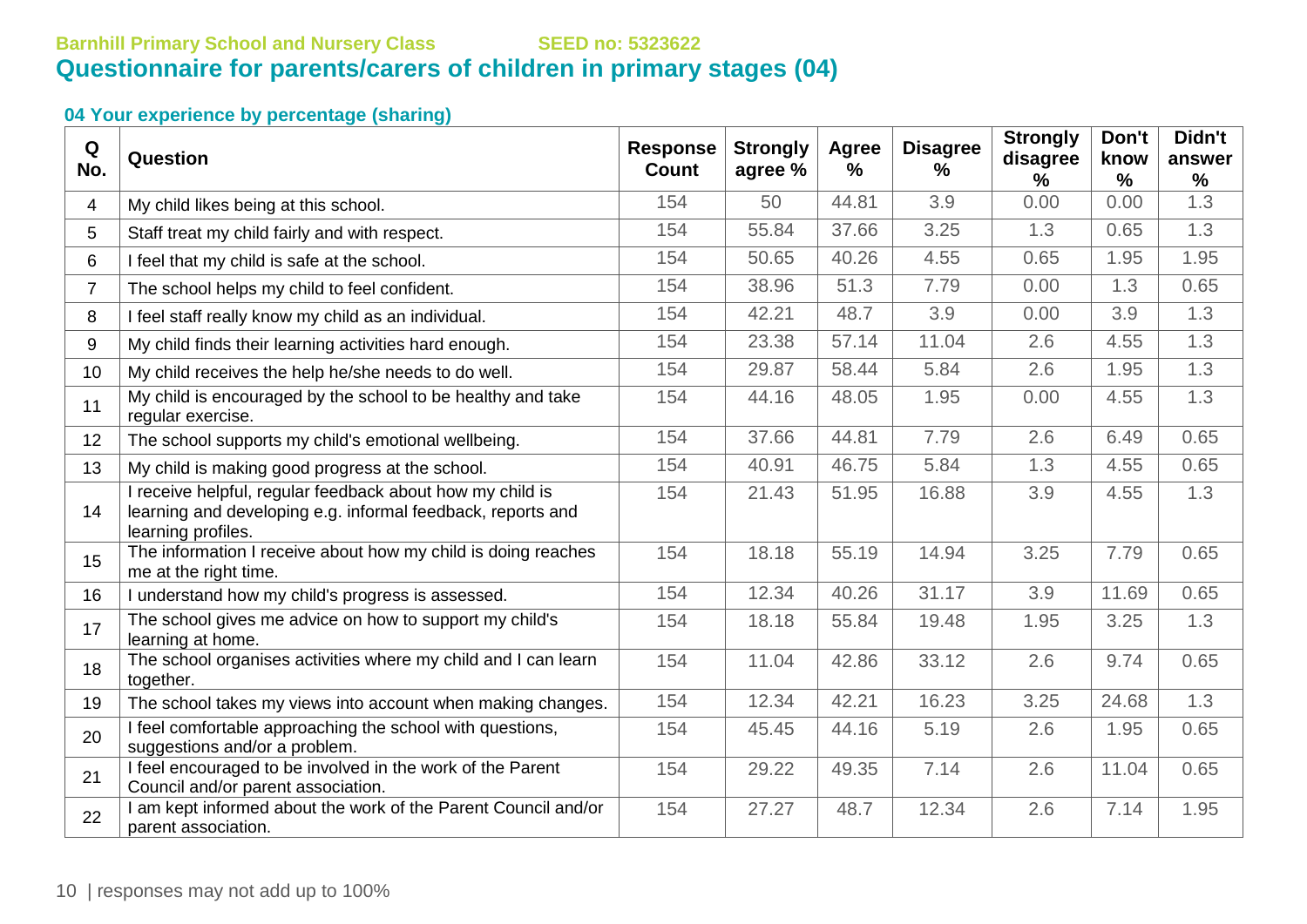| Q<br>No. | <b>Question (cont.)</b>                                      | Response<br><b>Count</b> | <b>Strongly</b><br>agree % | Agree<br>$\%$ | <b>Disagree</b><br>$\frac{0}{0}$ | <b>Strongly</b><br>disagree<br>% | Don't<br>know<br>% | Didn't<br>answer<br>% |
|----------|--------------------------------------------------------------|--------------------------|----------------------------|---------------|----------------------------------|----------------------------------|--------------------|-----------------------|
| 23       | I am satisfied with the quality of teaching in the school.   | 154                      | 34.42                      | 50.65         | 7.79                             | 2.6                              | 3.25               | 1.3                   |
| 24       | The school is well led and managed.                          | 154                      | 35.71                      | 41.56         | 9.74                             | 5.19                             | 5.84               | 1.95                  |
| 25       | The school encourages children to treat others with respect. | 154                      | 44.16                      | 45.45         | 4.55                             | 1.3                              | 2.6                | 1.95                  |
| 26       | would recommend the school to other parents.                 | 154                      | 43.51                      | 42.21         | 4.55                             | 2.6                              | 6.49               | 0.65                  |
| 27       | Overall, I am satisfied with the school.                     | 154                      | 39.61                      | 45.45         | 9.09                             | 1.3                              | 3.25               | 1.3                   |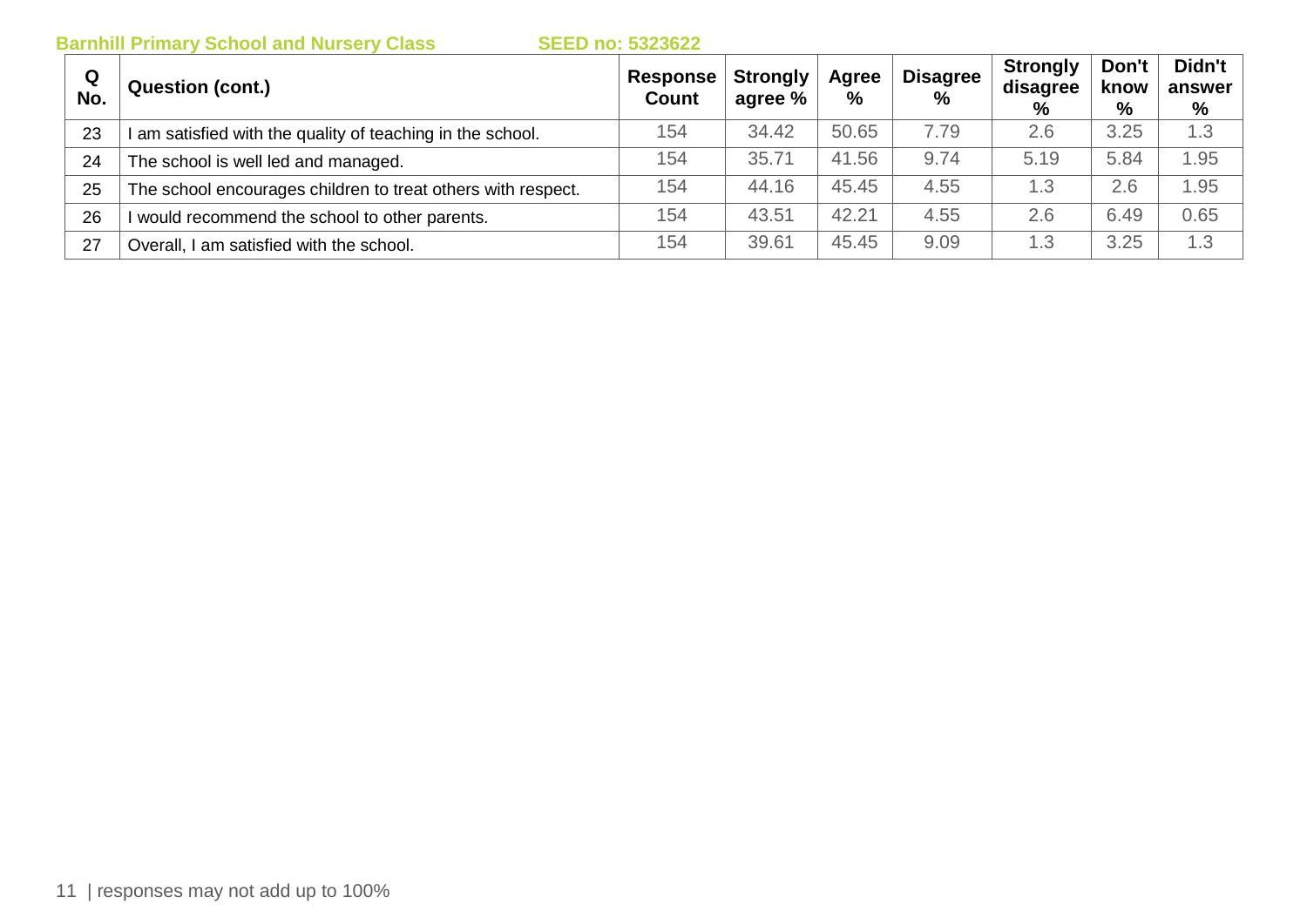**Barnhill Primary School and Nursery Class SEED no: 5323622 04 Your experience by percentage chart (sharing)**

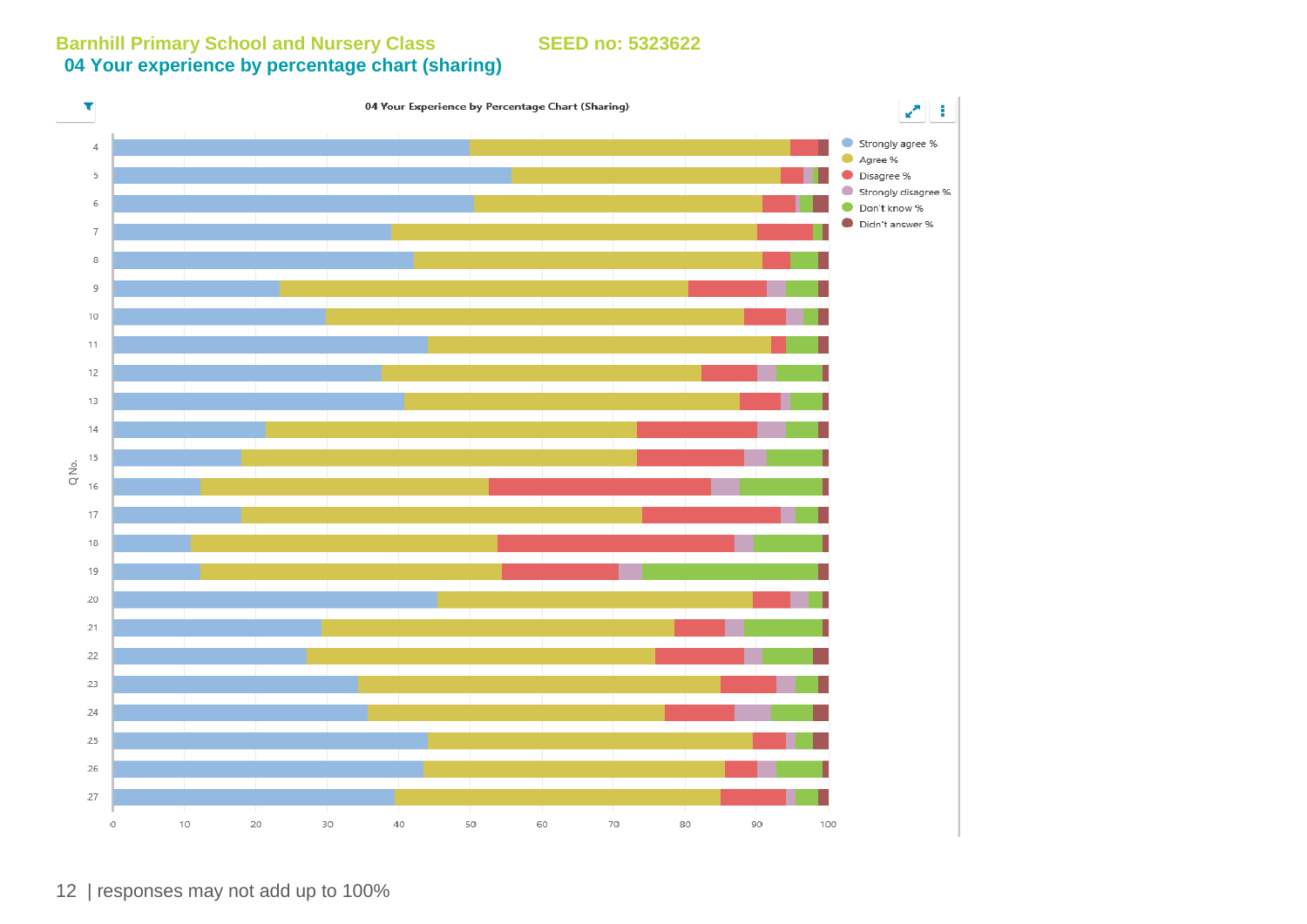**04 Your experience by percentage (sharing) bullying**

| $\ddot{\phantom{1}}$ | Question                                 | <b>Response</b> | Strongly | Agree | <b>Disagree</b> | <b>Strongly</b> | <b>Never</b>                         | Didn't   |
|----------------------|------------------------------------------|-----------------|----------|-------|-----------------|-----------------|--------------------------------------|----------|
| No.                  |                                          | Count           | agree %  | $\%$  | $\%$            | disagree %      | $^{\circ}$ experienced % $\parallel$ | answer % |
| 28                   | The school deals well with any bullying. | 15 <sub>4</sub> | 10.39    | 28.57 | 6.49            | 4.5t            | 48.05                                | .95      |

### **04 Your experience by percentage chart (sharing) bullying**

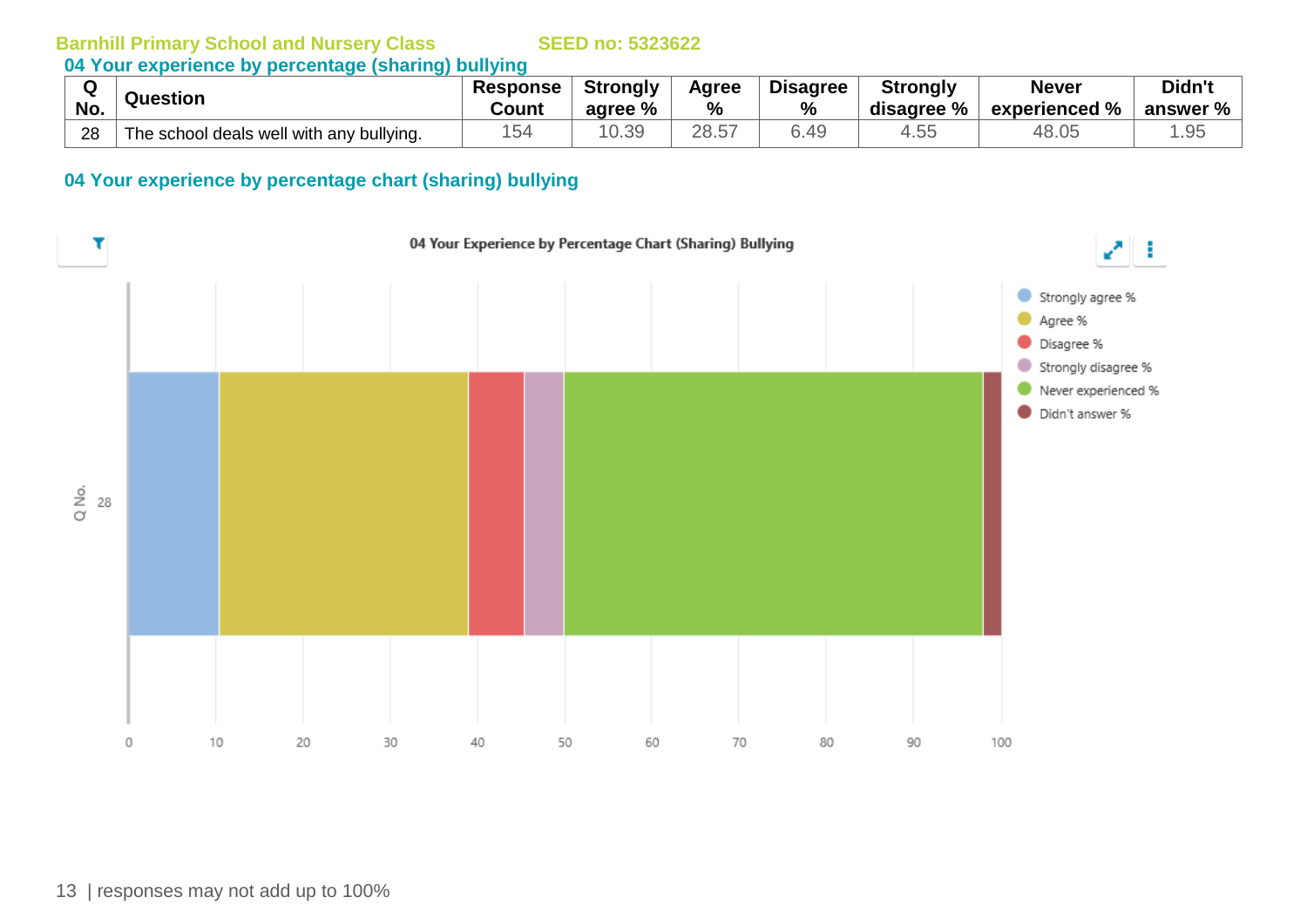# **04 Your experience by percentage (sharing) moved**

| No. | Question                                       | <b>Response</b><br><b>Count</b> | <b>Strongly</b><br>agree % | Agree<br>% | <b>Disagree</b><br>% | <b>Strongly</b><br>disagree % | Hasn't<br>Moved % | Didn't<br>answer % |
|-----|------------------------------------------------|---------------------------------|----------------------------|------------|----------------------|-------------------------------|-------------------|--------------------|
| 29  | My child was well supported if they moved to a | 154                             | ろ つビ<br>∪.∠∪               | Z.U        | 0.65                 | 0.65                          | 92.21             | 0.65               |
|     | new school within the last year.               |                                 |                            |            |                      |                               |                   |                    |

## **04 Your experience by percentage chart (sharing) moved**

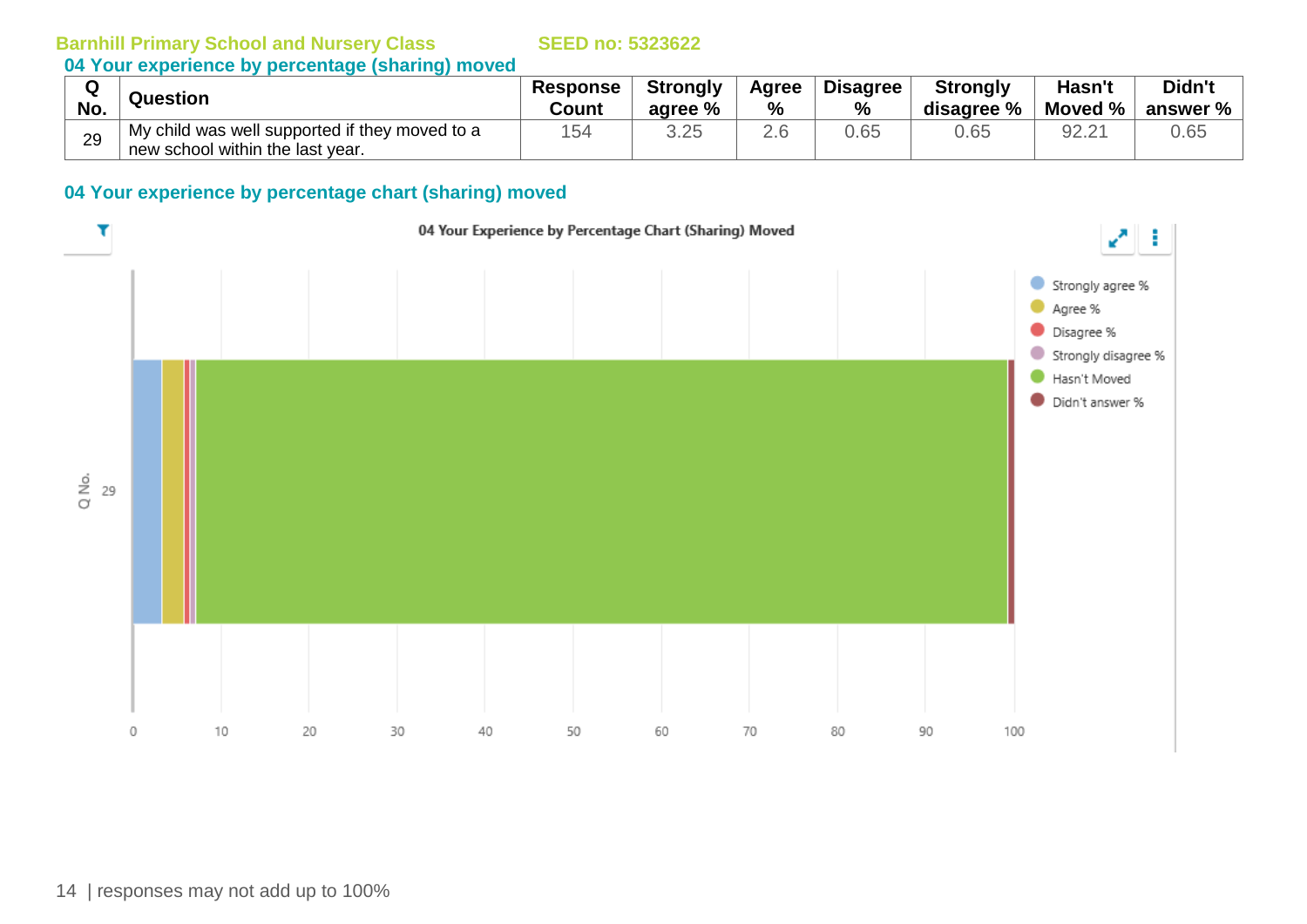# **Questionnaire for partners with the school (06)**

| Q<br>No.       | Question                                                                                                                                                             | <b>Response</b><br><b>Count</b> | <b>Strongly</b><br>agree % | <b>Agree</b><br>$\frac{0}{0}$ | <b>Disagree</b><br>$\frac{0}{0}$ | <b>Strongly</b><br>disagree<br>$\frac{0}{0}$ | Don't<br>know<br>$\frac{0}{0}$ | N/A<br>$\frac{0}{0}$ | Didn't<br>answer<br>$\frac{0}{0}$ |
|----------------|----------------------------------------------------------------------------------------------------------------------------------------------------------------------|---------------------------------|----------------------------|-------------------------------|----------------------------------|----------------------------------------------|--------------------------------|----------------------|-----------------------------------|
| $\overline{3}$ | My service/organisation works in partnership with<br>the school on a regular basis.                                                                                  | 15                              | 40                         | 40                            | 0.00                             | 0.00                                         | 6.67                           | 6.67                 | 6.67                              |
| $\overline{4}$ | We are aware of the school's procedures for<br>reporting child protection and safeguarding<br>concerns.                                                              | 15                              | 46.67                      | 33.33                         | 0.00                             | 0.00                                         | 6.67                           | 13.33                | 0.00                              |
| 5              | My service/organisation has a clear understanding<br>of the school's strategies for raising attainment for<br>all.                                                   | 15                              | 13.33                      | 60                            | 20                               | 0.00                                         | 0.00                           | 6.67                 | 0.00                              |
| 6              | There are effective arrangements in place for<br>jointly planning provision with the school.                                                                         | 15                              | 40                         | 46.67                         | 0.00                             | 0.00                                         | 6.67                           | 6.67                 | 0.00                              |
| $\overline{7}$ | There are effective arrangements for jointly<br>delivering provision with the school.                                                                                | 15                              | 40                         | 46.67                         | 0.00                             | 0.00                                         | 6.67                           | 6.67                 | 0.00                              |
| 8              | My service/organisation is involved in the school's<br>self-evaluation of our joint work.                                                                            | 15                              | 20                         | 40                            | 0.00                             | 0.00                                         | 20                             | 20                   | 0.00                              |
| 9              | Roles and responsibilities are clearly defined within<br>the partnership.                                                                                            | 15                              | 26.67                      | 53.33                         | 0.00                             | 0.00                                         | 6.67                           | 13.33                | 0.00                              |
| 10             | Effective arrangements are in place to evaluate the<br>impact of our partnership working.                                                                            | 15                              | 6.67                       | 73.33                         | 0.00                             | 0.00                                         | 6.67                           | 13.33                | 0.00                              |
| 11             | My service/organisation is kept up to date with<br>changes in the school which may affect the<br>services we deliver.                                                | 15                              | 20                         | 66.67                         | 0.00                             | 0.00                                         | 6.67                           | 6.67                 | 0.00                              |
| 12             | The school provides my service/organisation with<br>relevant information about the needs of children<br>and young people.                                            | 15                              | 60                         | 26.67                         | 0.00                             | 0.00                                         | 6.67                           | 6.67                 | 0.00                              |
| 13             | Arrangements are in place to support my<br>service/organisation to share relevant information<br>about the progress of children and young people<br>with the school. | 15                              | 40                         | 46.67                         | 0.00                             | 0.00                                         | 6.67                           | 6.67                 | 0.00                              |
| 14             | The school values the contribution made by my<br>service/organisation.                                                                                               | 15                              | 80                         | 13.33                         | 0.00                             | 0.00                                         | 6.67                           | 0.00                 | 0.00                              |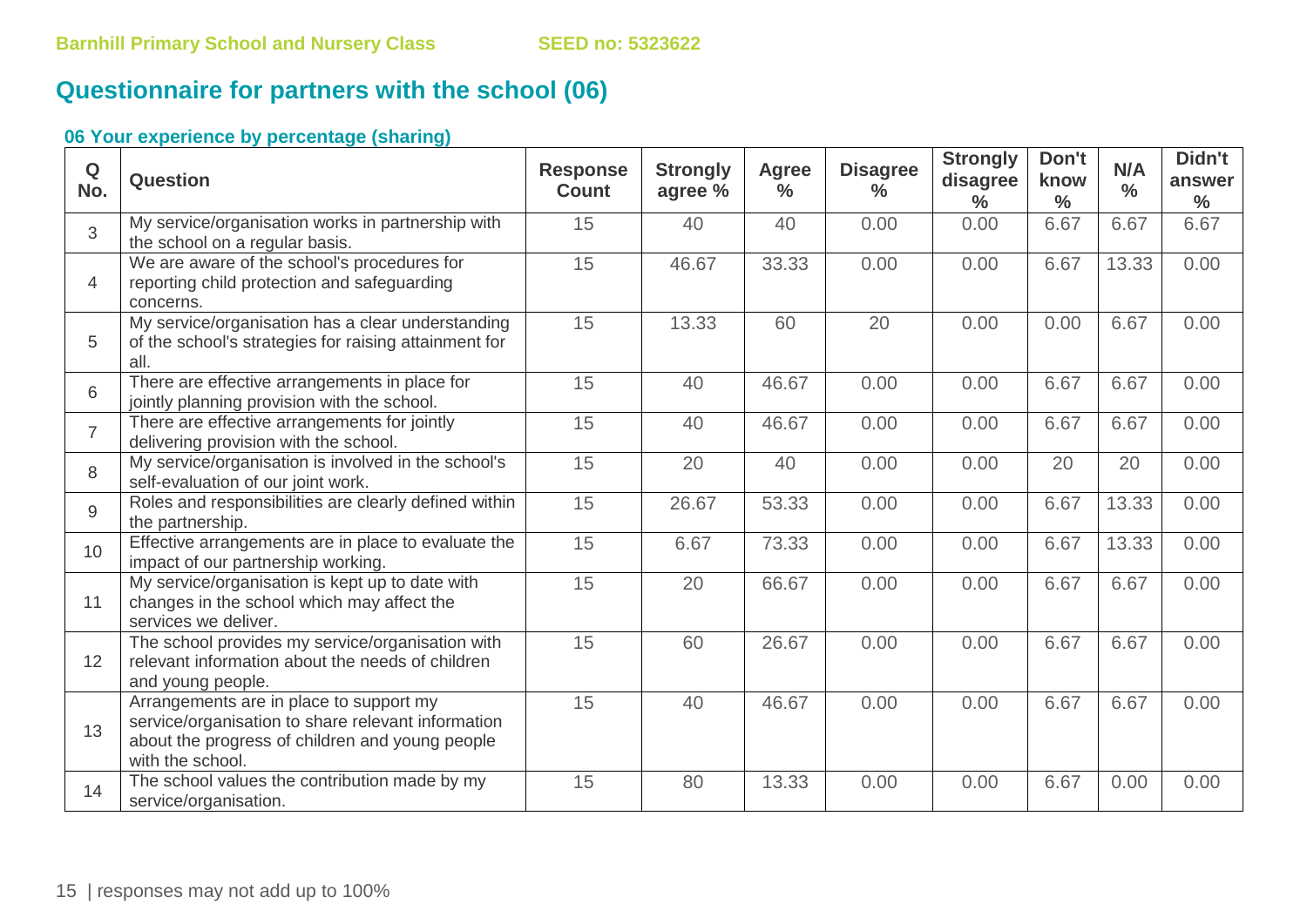|          | <b>Barnhill Primary School and Nursery Class</b>                                                                            | <b>SEED no: 5323622</b>         |                            |                      |                         |                                     |                       |                      |                          |
|----------|-----------------------------------------------------------------------------------------------------------------------------|---------------------------------|----------------------------|----------------------|-------------------------|-------------------------------------|-----------------------|----------------------|--------------------------|
| Q<br>No. | <b>Question (cont.)</b>                                                                                                     | <b>Response</b><br><b>Count</b> | <b>Strongly</b><br>agree % | <b>Agree</b><br>$\%$ | <b>Disagree</b><br>$\%$ | <b>Strongly</b><br>disagree<br>$\%$ | Don't<br>know<br>$\%$ | N/A<br>$\frac{0}{0}$ | Didn't<br>answer<br>$\%$ |
| 15       | The school actively promotes my<br>service/organisation to potential users, as<br>appropriate.                              | 15                              | 53.33                      | 26.67                | 0.00                    | 0.00                                | 6.67                  | 13.33                | 0.00                     |
| 16       | There are opportunities to network, share practice<br>and participate in joint training and development<br>with the school. | 15                              | 20                         | 33.33                | 6.67                    | 0.00                                | 6.67                  | 33.33                | 0.00                     |
| 17       | My service/organisation has a clear understanding<br>of the social, cultural and economic context of the<br>school.         | 15                              | 60                         | 33.33                | 0.00                    | 0.00                                | 6.67                  | 0.00                 | 0.00                     |
| 18       | Overall, partnership working with the school works<br>well.                                                                 | 15                              | 60                         | 33.33                | 0.00                    | 0.00                                | 6.67                  | 0.00                 | 0.00                     |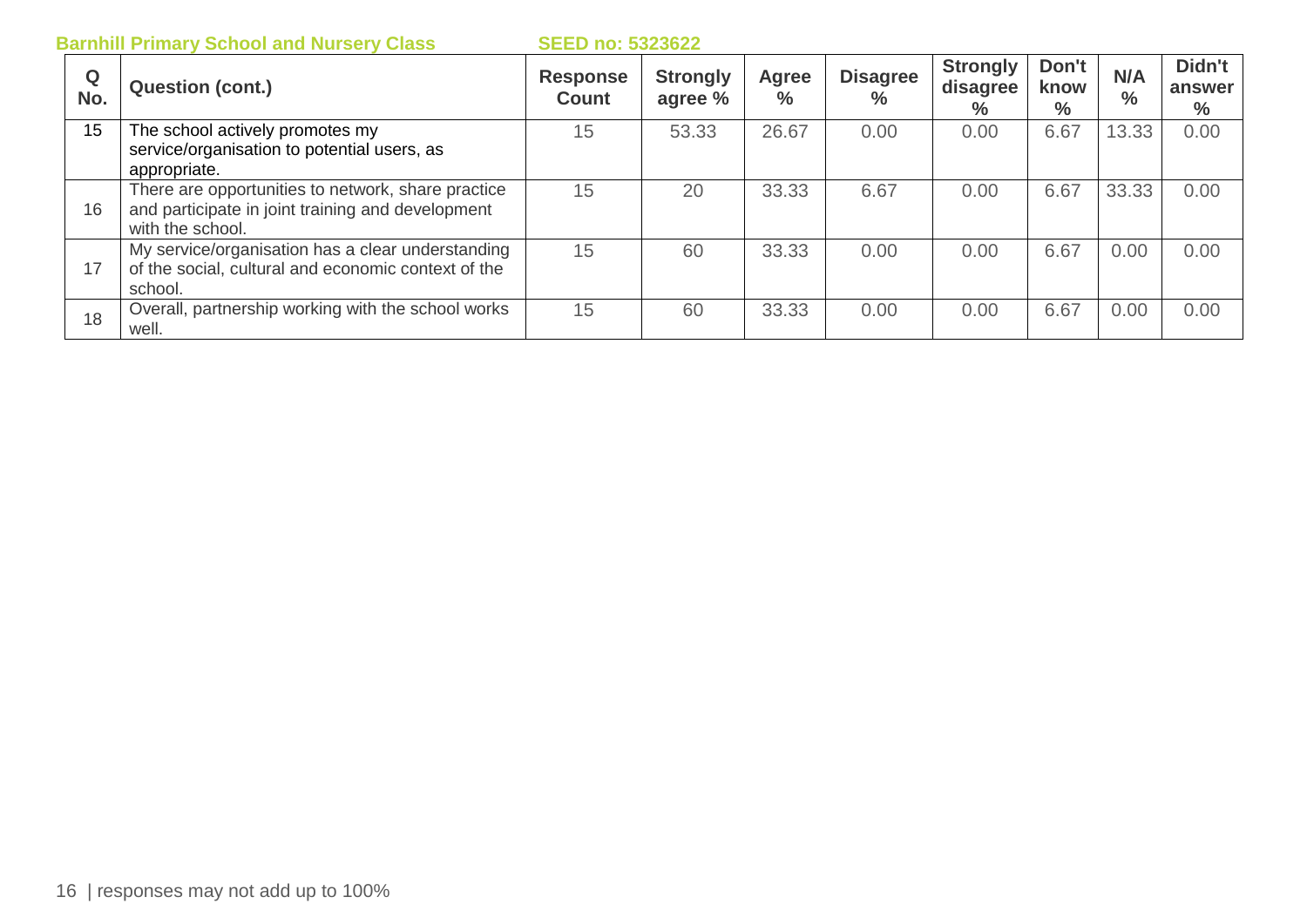**Barnhill Primary School and Nursery Class SEED no: 5323622 06 Your experience by percentage chart (sharing)** 



17 | responses may not add up to 100%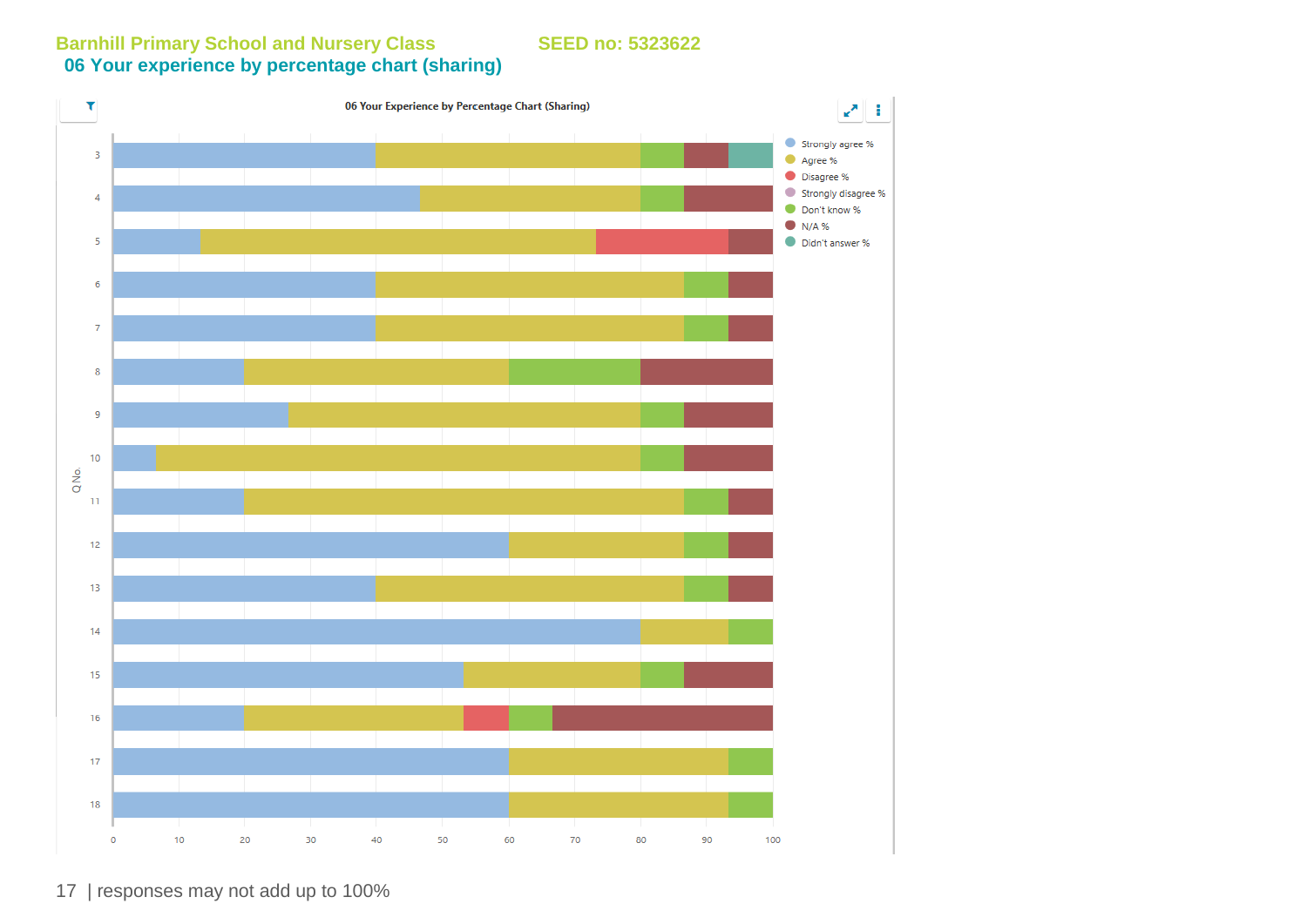| Q<br>No.       | Question                                                                                                                          | <b>Response</b><br><b>Count</b> | <b>Strongly</b><br>agree % | Agree<br>$\frac{9}{6}$ | <b>Disagree</b><br>% | <b>Strongly</b><br>disagree<br>% | Don't<br>know<br>$\%$ | N/A<br>$\%$ | Didn't<br>answer<br>$\%$ |
|----------------|-----------------------------------------------------------------------------------------------------------------------------------|---------------------------------|----------------------------|------------------------|----------------------|----------------------------------|-----------------------|-------------|--------------------------|
| $\overline{2}$ | I find it rewarding to be a member of staff at this<br>school.                                                                    | 20                              | 25                         | 70                     | 0.00                 | 0.00                             | 5                     | 0.00        | 0.00                     |
| 3              | I feel a valued part of the school's community.                                                                                   | 20                              | 20                         | 75                     | 0.00                 | 0.00                             | 5                     | 0.00        | 0.00                     |
| $\overline{4}$ | am encouraged to learn and share practice with<br>colleagues from other schools.                                                  | 20                              | 15                         | 70                     | 15                   | 0.00                             | 0.00                  | 0.00        | 0.00                     |
| 5              | am given the opportunity to learn and share practice<br>with colleagues from other schools.                                       | 20                              | 5                          | 70                     | 25                   | 0.00                             | 0.00                  | 0.00        | 0.00                     |
| 6              | I have a clear understanding of the social, cultural and<br>economic context of the school.                                       | 20                              | 40                         | 55                     | 0.00                 | 0.00                             | 5                     | 0.00        | 0.00                     |
| $\overline{7}$ | I feel appropriately supported by the school to<br>undertake my role.                                                             | 20                              | 20                         | 70                     | 5                    | 0.00                             | 5                     | 0.00        | 0.00                     |
| 8              | am supported to engage in professional learning.                                                                                  | 20                              | 45                         | 50                     | 0.00                 | 0.00                             | 5                     | 0.00        | 0.00                     |
| 9              | My professional learning enables me to reflect on and<br>improve my practice.                                                     | 20                              | 50                         | 45                     | 0.00                 | 0.00                             | 5                     | 0.00        | 0.00                     |
| 10             | I have regular opportunities to undertake leadership<br>roles.                                                                    | 20                              | 25                         | 50                     | 5                    | 0.00                             | 5                     | 15          | 0.00                     |
| 11             | I have opportunities to be involved in agreeing<br>priorities for the school.                                                     | 20                              | 20                         | 65                     | 5                    | 0.00                             | 5                     | 5           | 0.00                     |
| 12             | am actively involved in the school's ongoing self-<br>evaluation.                                                                 | 20                              | 30                         | 60                     | 0.00                 | 0.00                             | 10                    | 0.00        | 0.00                     |
| 13             | GTCS standards are used to support professional<br>dialogue.                                                                      | 20                              | 30                         | 60                     | 5                    | 0.00                             | 5                     | 0.00        | 0.00                     |
| 14             | use information, including data, effectively to identify<br>and reduce inequalities in children's and young<br>people's outcomes. | 20                              | 25                         | 70                     | 0.00                 | 0.00                             | 5                     | 0.00        | 0.00                     |
| 15             | understand how to apply the school's procedures<br>relating to child protection and safeguarding.                                 | 20                              | 60                         | 35                     | 0.00                 | 0.00                             | 5                     | 0.00        | 0.00                     |
| 16             | The school's vision and values underpins my work.                                                                                 | 20                              | 45                         | 50                     | 0.00                 | 0.00                             | 5                     | 0.00        | 0.00                     |
| 17             | Staff treat all children and young people fairly and with<br>respect.                                                             | 20                              | 25                         | 70                     | 0.00                 | 0.00                             | 5                     | 0.00        | 0.00                     |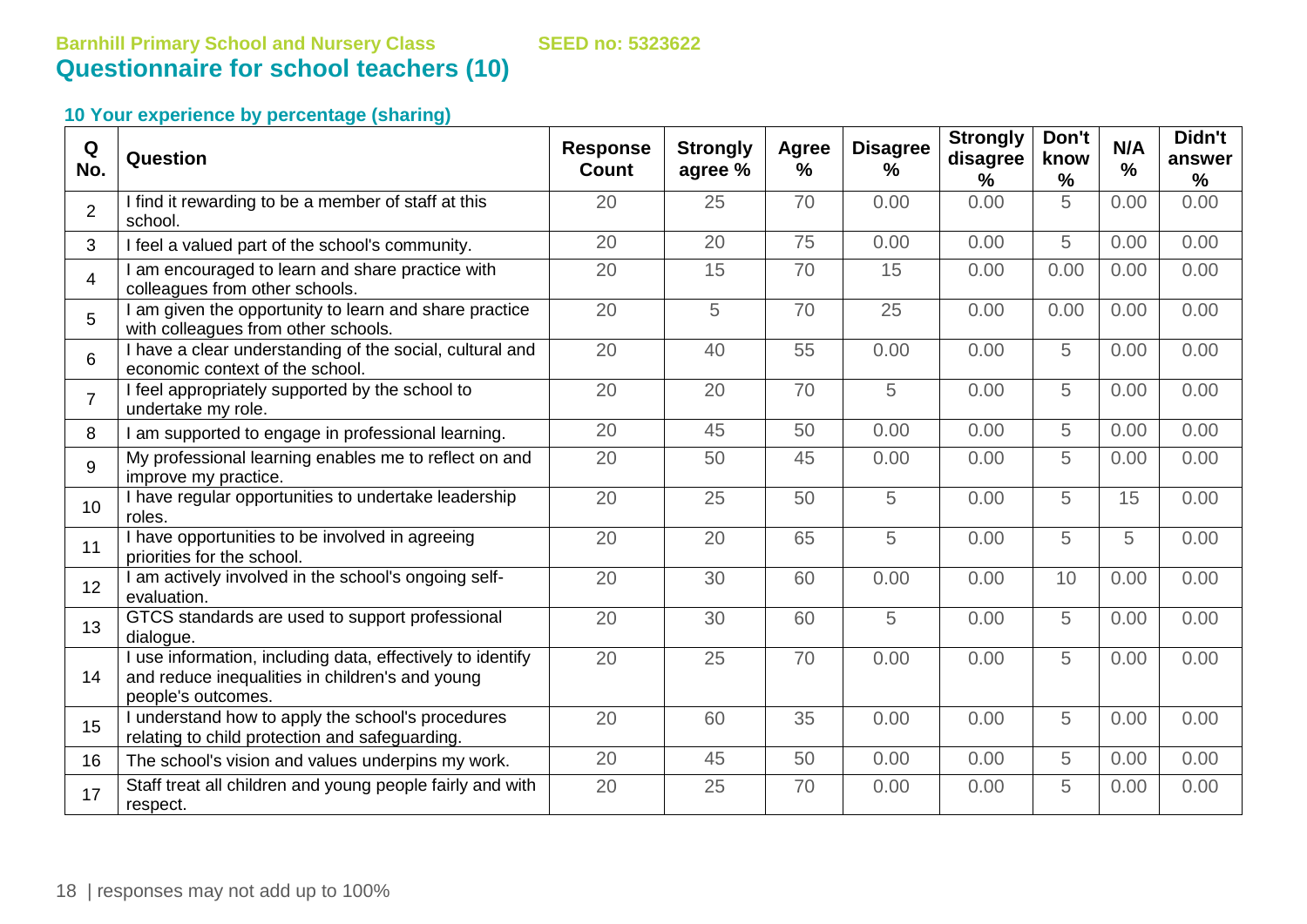| Q<br>No. | <b>Question (cont.)</b>                                                                                                                           | <b>Response</b><br><b>Count</b> | <b>Strongly</b><br>agree % | Agree<br>$\frac{0}{0}$ | <b>Disagree</b><br>$\%$ | <b>Strongly</b><br>disagree<br>$\frac{1}{2}$ | Don't<br>know<br>$\%$ | N/A<br>$\frac{0}{0}$ | Didn't<br>answer<br>% |
|----------|---------------------------------------------------------------------------------------------------------------------------------------------------|---------------------------------|----------------------------|------------------------|-------------------------|----------------------------------------------|-----------------------|----------------------|-----------------------|
| 18       | Colleagues treat each other with respect.                                                                                                         | 20                              | 65                         | 30                     | 0.00                    | 0.00                                         | 5                     | 0.00                 | 0.00                  |
| 19       | Children and young people are encouraged and<br>supported to treat others with respect.                                                           | 20                              | 55                         | 35                     | 5                       | 0.00                                         | 5                     | 0.00                 | 0.00                  |
| 20       | Children and young people are well behaved.                                                                                                       | 20                              | 70                         | 25                     | 0.00                    | 0.00                                         | 5                     | 0.00                 | 0.00                  |
| 21       | The school deals effectively with any bullying.                                                                                                   | 20                              | 10                         | 85                     | 0.00                    | 0.00                                         | 5                     | 0.00                 | 0.00                  |
| 22       | I am provided with feedback when I report an incident.                                                                                            | 20                              | 20                         | 70                     | 0.00                    | 0.00                                         | 5                     | 5                    | 0.00                  |
| 23       | Staff at all levels within the school communicate<br>effectively with each other.                                                                 | 20                              | 0.00                       | 90                     | 5                       | 0.00                                         | 5                     | 0.00                 | 0.00                  |
| 24       | The school's arrangements for engaging parents in<br>their child's learning are effective.                                                        | 20                              | 10                         | 70                     | 10                      | 5                                            | 0.00                  | 0.00                 | 5                     |
| 25       | The school is well led and managed.                                                                                                               | 20                              | 20                         | 70                     | 5                       | 0.00                                         | 5                     | 0.00                 | 0.00                  |
| 26       | Collaborative working across the school is effective in<br>taking forward improvement.                                                            | 20                              | 20                         | 70                     | 5                       | 0.00                                         | 5                     | 0.00                 | 0.00                  |
| 27       | Children and young people are engaged in their<br>learning.                                                                                       | 20                              | 20                         | 70                     | 5                       | 0.00                                         | 5                     | 0.00                 | 0.00                  |
| 28       | I give children and young people regular feedback<br>which helps them to progress.                                                                | 20                              | 25                         | 70                     | 0.00                    | 0.00                                         | 5                     | 0.00                 | 0.00                  |
| 29       | Children and young people are provided with<br>experiences which meet their learning needs.                                                       | 20                              | 45                         | 50                     | 0.00                    | 0.00                                         | 5                     | 0.00                 | 0.00                  |
| 30       | Children and young people are involved in talking<br>about and planning their learning.                                                           | 20                              | 10                         | 85                     | 0.00                    | 0.00                                         | 5                     | 0.00                 | 0.00                  |
| 31       | Children and young people are involved in setting their<br>learning targets.                                                                      | 20                              | 20                         | 75                     | 0.00                    | 0.00                                         | 5                     | 0.00                 | 0.00                  |
| 32       | Children and young people have the opportunity to<br>lead their learning.                                                                         | 20                              | 10                         | 80                     | 0.00                    | 0.00                                         | 10                    | 0.00                 | 0.00                  |
| 33       | I receive appropriate support for planning, preparation<br>and assessment.                                                                        | 20                              | 5                          | 85                     | 5                       | 0.00                                         | 5                     | 0.00                 | 0.00                  |
| 34       | The school has effective strategies to support children<br>and young people with their learning, including those<br>requiring additional support. | 20                              | 20                         | 75                     | 0.00                    | 0.00                                         | 5                     | 0.00                 | 0.00                  |
| 35       | Staff have a shared understanding of their<br>'responsibility of all' in literacy and numeracy and<br>health and wellbeing.                       | 20                              | 10                         | 75                     | 15                      | 0.00                                         | 0.00                  | 0.00                 | 0.00                  |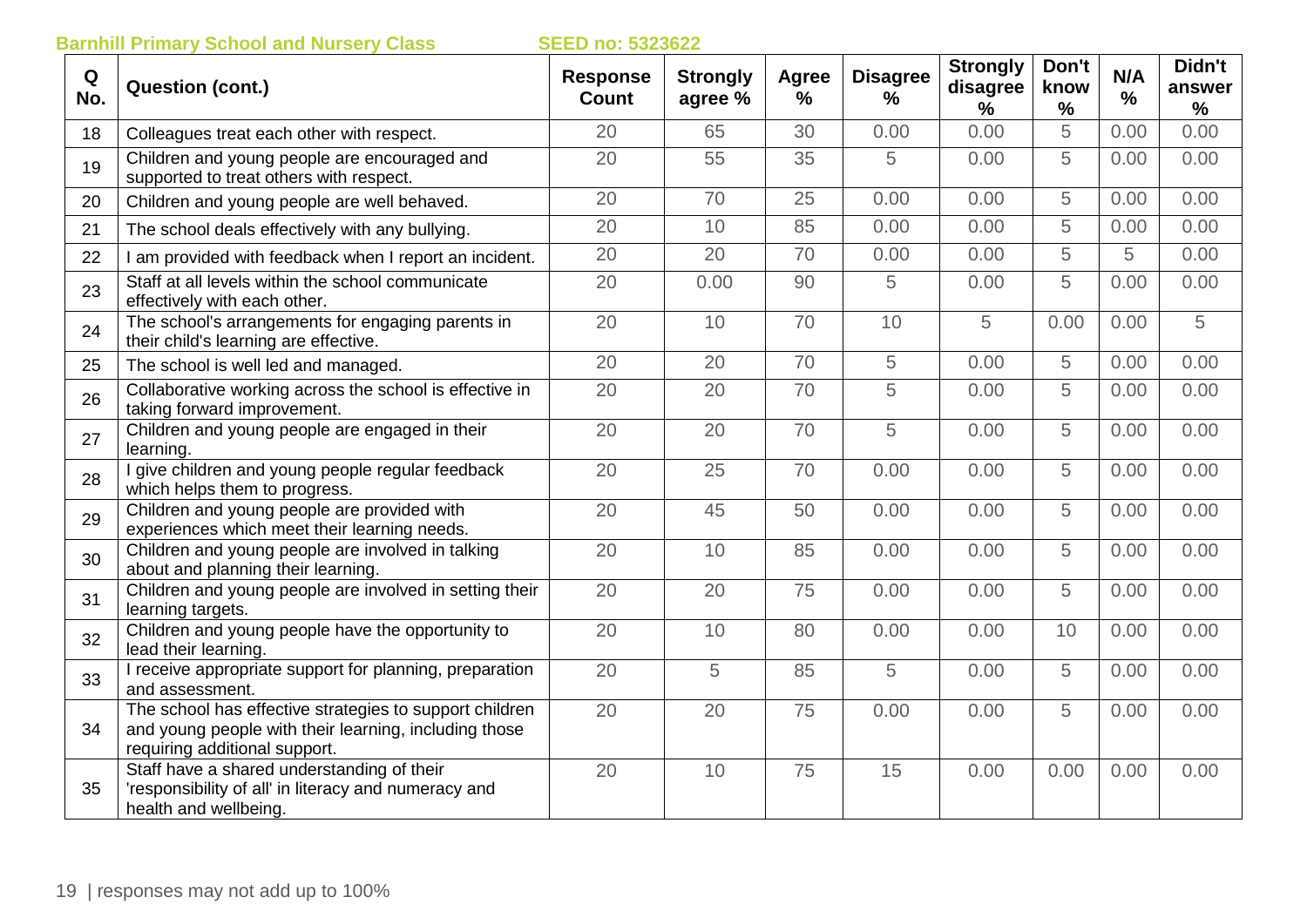| Q<br>No. | <b>Question (cont.)</b>                                                                                                    | <b>Response</b><br><b>Count</b> | <b>Strongly</b><br>agree % | Agree<br>% | <b>Disagree</b><br>$\%$ | <b>Strongly</b><br>disagree<br>% | Don't<br>know<br>% | N/A<br>% | Didn't<br>answer<br>% |
|----------|----------------------------------------------------------------------------------------------------------------------------|---------------------------------|----------------------------|------------|-------------------------|----------------------------------|--------------------|----------|-----------------------|
| 36       | Moderation activities are helping me to make sound<br>professional judgements.                                             | 20                              |                            | 75         | 15                      | 0.00                             | b                  | 0.00     | 0.00                  |
| 37       | I have regular opportunities to help shape the<br>curriculum through discussions with colleagues,<br>parents and partners. | 20                              | 15                         | 70         | b                       | 0.00                             | b                  | b        | 0.00                  |
| 38       | I am aware of and involved in the school's strategies<br>for raising attainment for all.                                   | 20                              | 30                         | 60         | 5                       | 0.00                             | b                  | 0.00     | 0.00                  |